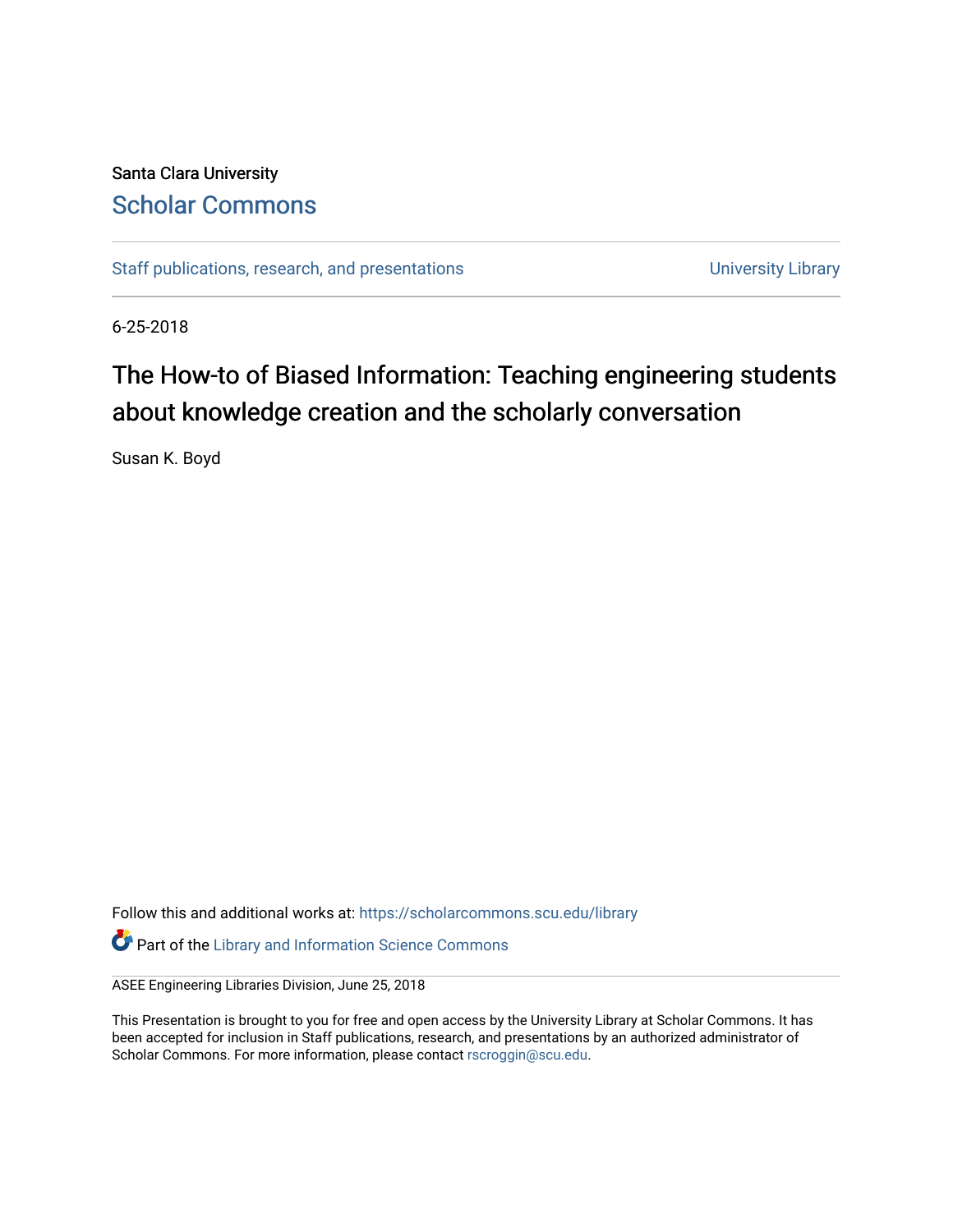

#### **The How-to of Biased Information: Teaching engineering students about knowledge creation and the scholarly conversation**

#### **ASEE Engineering Libraries Division June 25, 2018 Susan Boyd** Engineering/Math Librarian



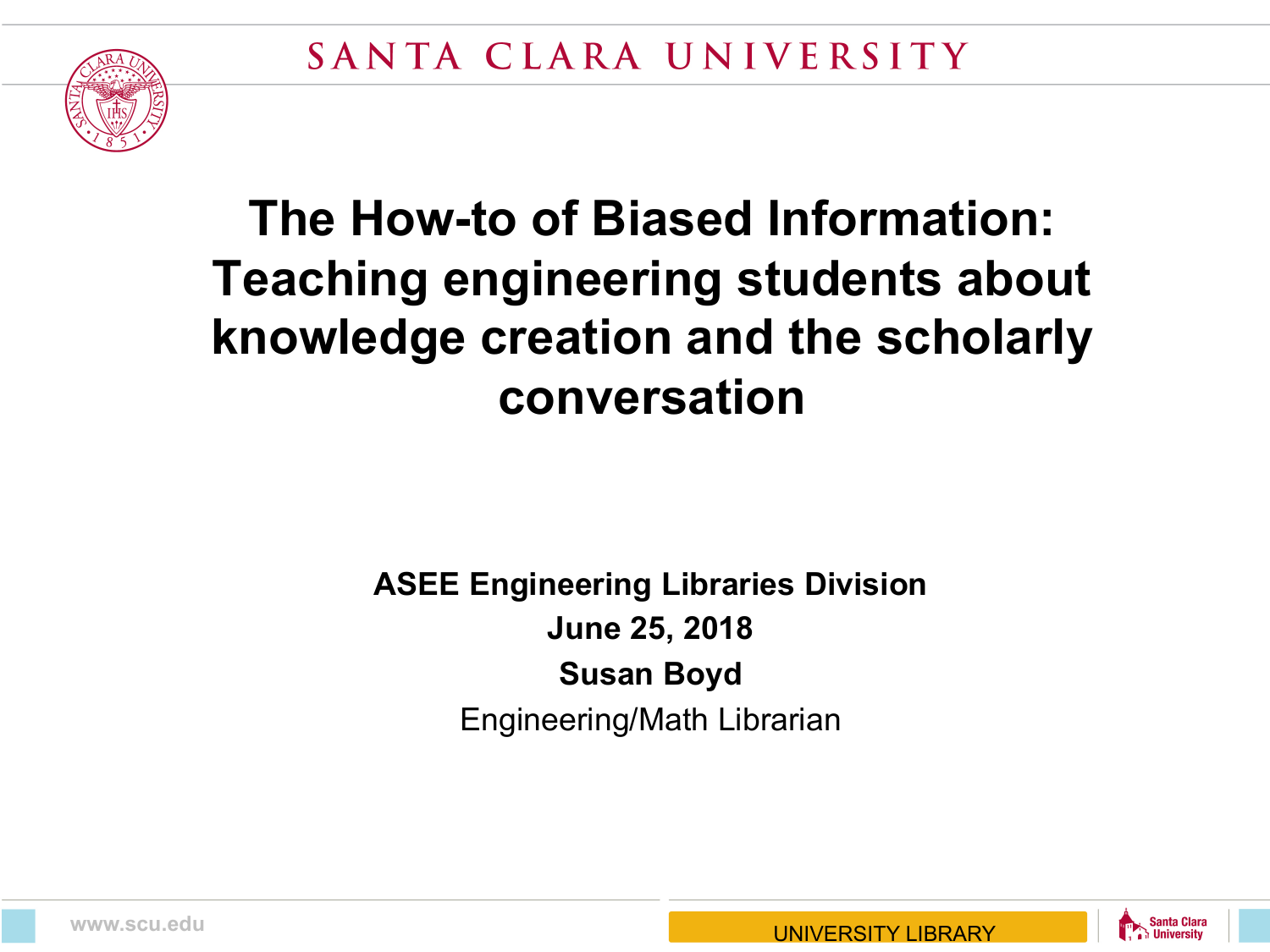## **Instruction for Civil Engineering Class**

**CENG 161/261 – Sustainable Water Resources**

**Addressed professor's concern that students have difficulty differentiating between factual vs. biased sources.**

**Professor and librarian collaborated on selecting sources - used climate change websites and a document from Turning Point USA for evaluation exercises.**

**Provided evaluation criteria for both exercises.**

**Publication produced by a controversial campus organization captured students' initial attention, and sparked lively discussion.**

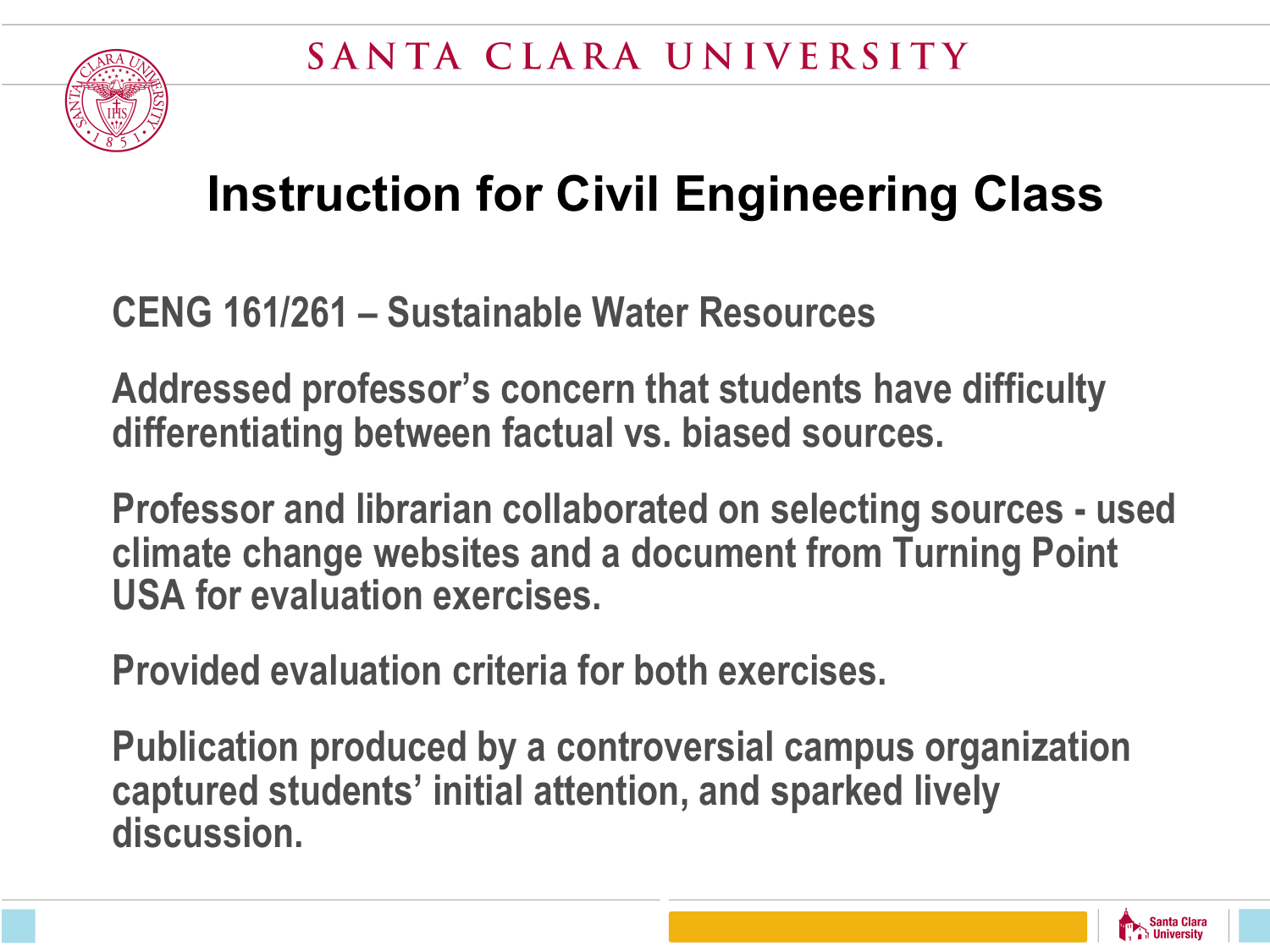

### **Teaching Plan**

- **Students are introduced to the evaluation process using climate change websites with standard criteria such as authority/trustworthiness, credentials, purpose, factual/opinionated, etc.**
- **Then each student takes one of the arguments supporting fossil fuels in the Turning Point document, reads it through, and checks on the references used to make the each point.**
- Students answer questions on a worksheet (Google forms).
- **The teachable moment: Students discovered how bias can derail the creation of factual knowledge, and "stack" the scholarly conversation to agree with organizational beliefs.**

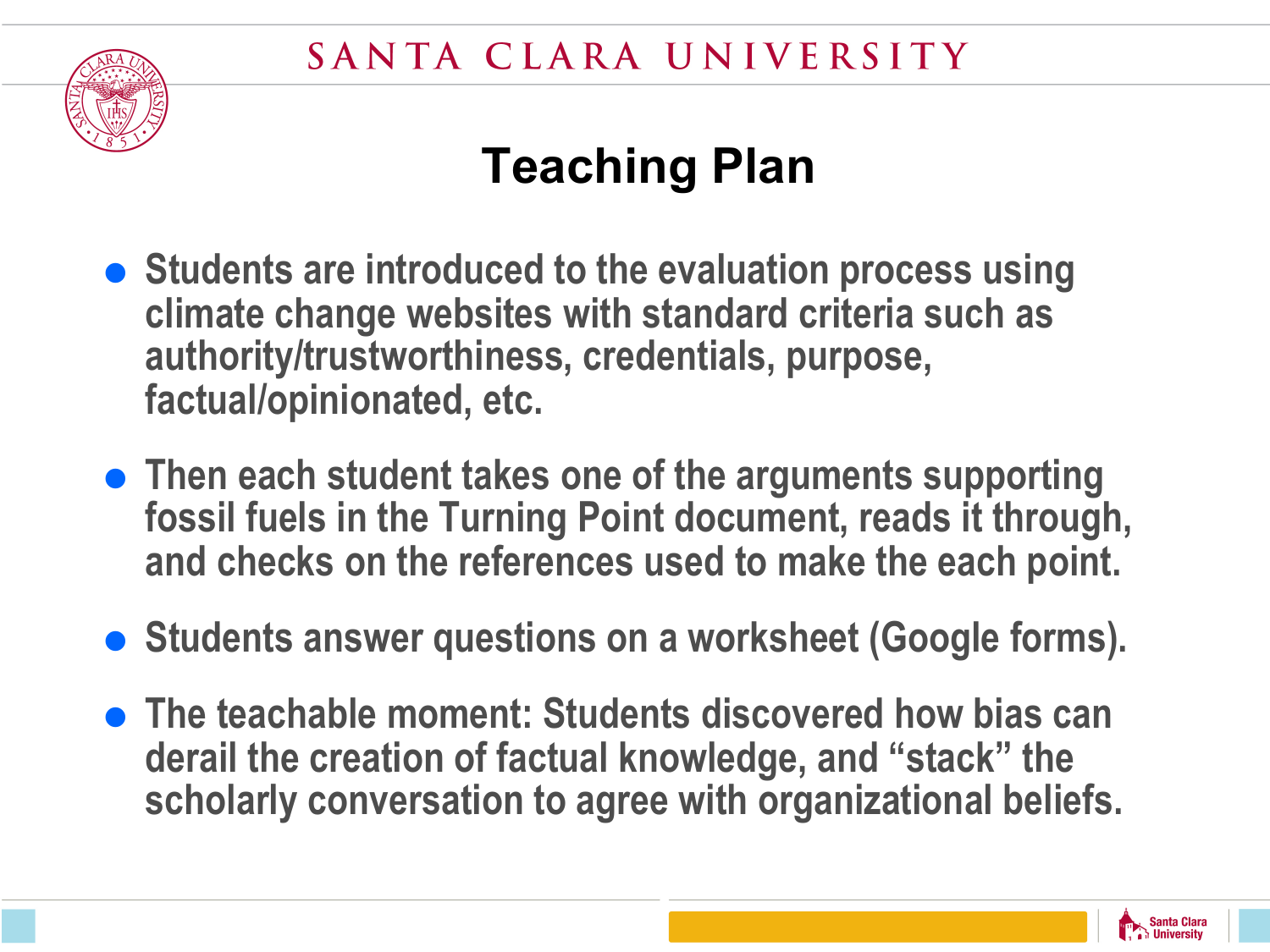

### **Setting Up Your Own Bias Evaluation Session**

- **Provide evaluation guidelines.**
- Evaluate websites from differing perspectives.
- =**Evaluate a document from a controversial source.**
- **The document must have references for students to analyze.**